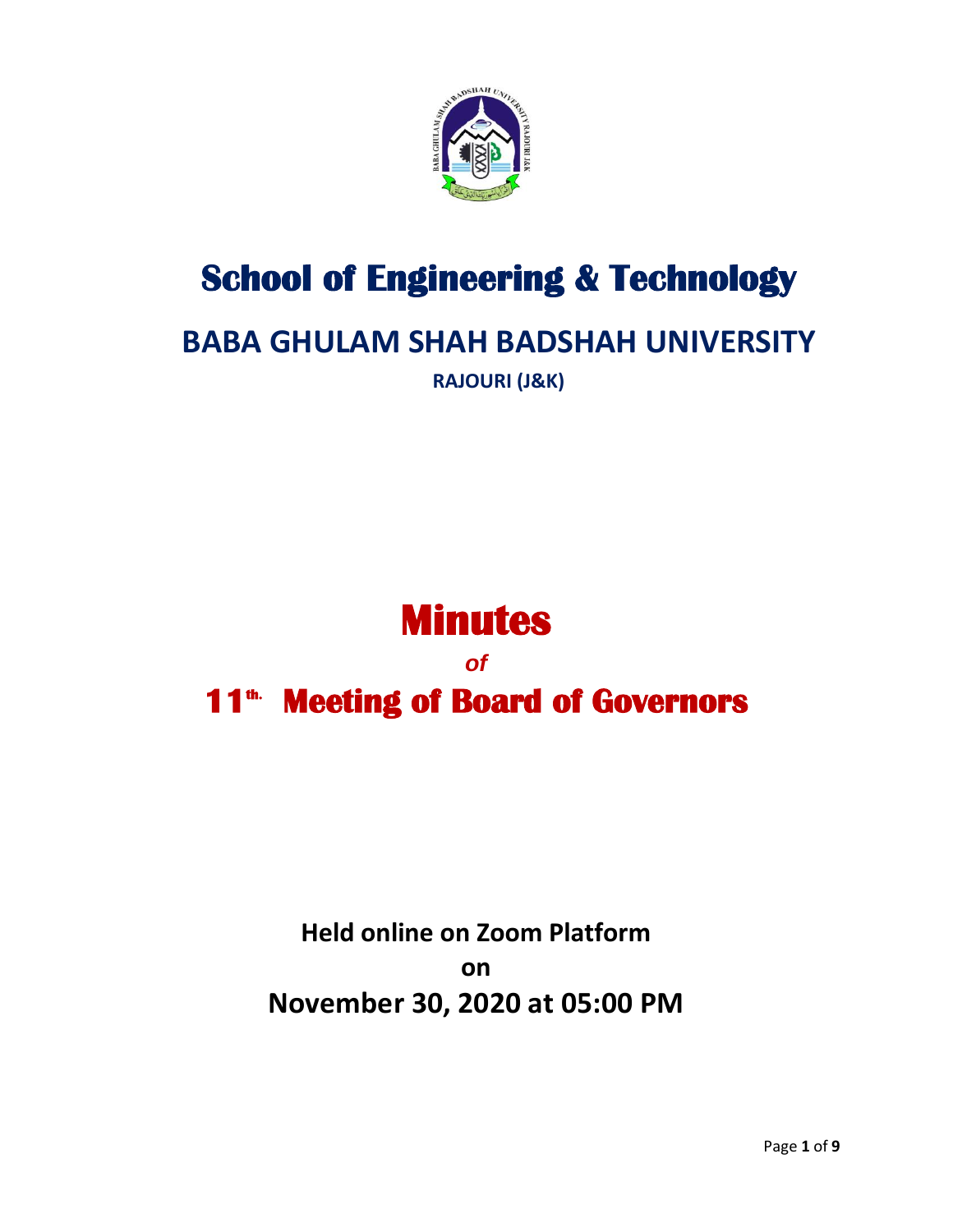#### **Minutes**

#### **of**

### **11th Meeting of Board of Governors**

The **11th meeting** of Board of Governors (BoG) of the School of Engineering & Technology was held online on Zoom Platform on November 30, 2020 at 05:00 p.m.

The following were present:

- 1. **Prof. Ravinder Kumar Sinha**, Vice Chancellor, BGSBU In the Chair
- 2. **Prof. Ashok Aima**, Vice Chancellor, Central University, Jammu
- 3. **Prof. Mehraj-ud-Din Mir**, Vice Chancellor, Central University, Kashmir
- 4. **Prof. I.M. Mishra,** IIT, I.S.M., Dhanbad
- 5. **Prof. Hamid Ali,** Ex-Dean, ZHCET, A.M.U., Aligarh
- 6. **Prof. M. M. Sufyan Beg,** Principal, ZHCET, A.M.U., Aligarh (U.P.)
- 7. **Prof. Abdul Khaliq,** Delhi Technical University, Delhi
- 8. **Prof. Asif Husain**, Dean, School of Engineering & Technology, BGSBU
- 9. **Prof. Naseem Ahmad,** Dean, Management Studies, BGSBU, Rajouri
- 10. **Dr. Shakeel A. Raina**, Principal, Govt. Degree College, Rajouri (J & K)
- 11. **Mr. Vishal Puri**, HoD, Electronics & Communication Engineering, BGSBU
- 12. **Mr. Ahmad Riyaz,** Asstt. Professor, Department of Electrical Engineering, SOET, BGSBU, Rajouri, Nodal Officer (Special Invitee)
- 13. **Mr. Suneet Gupta,** Jt. Registrar, BGSBU, Rajouri (Special invitee)
- 14. **Prof. Iqbal Parwez**, Dean (Academic Affairs) and Coordinator, TEQIP-III, Convener

The Coordinator, Teqip III requested the Hon'ble Vice Chancellor & Chairman, BoG to declare the meeting open.

The Vice Chancellor declared the meeting open.

The meeting commenced with the recitation of verses from holy Quran.

At the outset, the Coordinator, TEQIP III extended a very warm welcome to all the members to the 11<sup>th</sup>. BoG meeting of School of Engineering & Technology, BGSBU who could make it possible to attend the meeting despite a very short notice.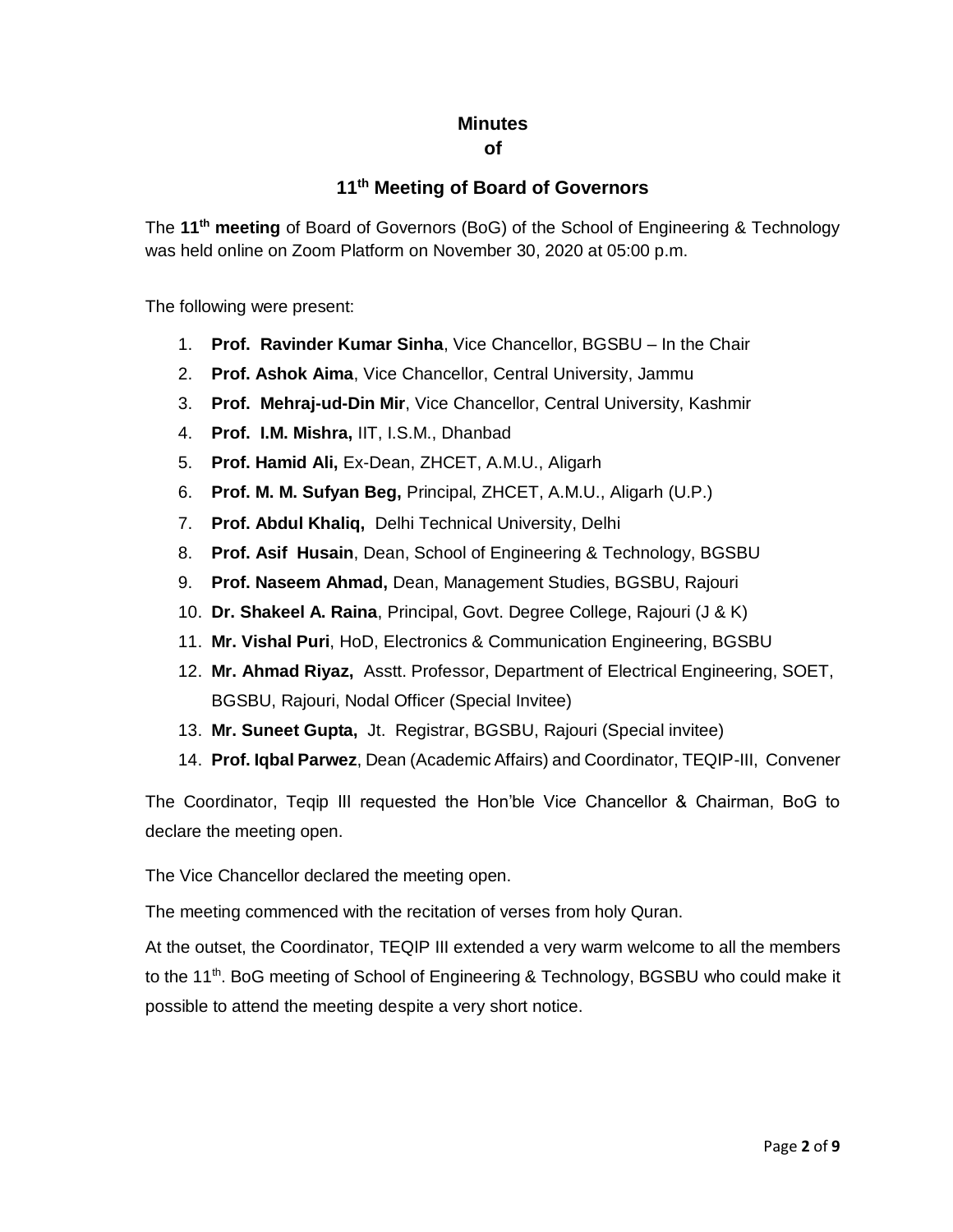The Coordinator mentioned that he has two pleasant tasks to perform. Firstly, he extended a very warm and cordial welcome on behalf of all the BoG members to the new Chairman of the BoG, Prof. Ravinder Kumar Sinha, Vice Chancellor, SMVDU, Katra who is also currently the Vice Chancellor of BGSBU. Prof. Sinha is an eminent biologist who has been conferred with the prestigious Padam Shree Award and has made notable contribution on the conservation and mapping of Gangetic Dolphins, the beautiful aquatic mammals in India. He said that, being a fellow biologist himself, he can state with conviction that the contribution of Prof. Sinha to biological sciences has been enormous.

The Coordinator also put on record the valuable and path – breaking services rendered by the outgoing Chairman of the BoG and the former Vice Chancellor of BGSBU, Prof. Javed Musarrat who conceived the big dream of getting the TEQIP III Project awarded to BGSBU despite all the inherent limitations. He pursued the task vigorously with his brilliant wisdom and infinite dedication and the dream finally come true. He said that he owed him the debt of gratitude for passionately nurturing this project and taking it to the level where BGSBU is being recognized amongst top 10 best performing TEQIP institutions in a total of 180 competing academic institutions all across the country. He said that the BGSBU TEQIP performance was rewarded with the incentives of additional grant of Rs. 1.0 crore and then Rs. 1.1 Crore. Prof. Javed Musarrat played a pivotal role for where we stand today in BGSBU in general and TEQIP III, in particular.

The members were further informed that BoG meeting is an important DLI for assessing the performance of TEQIP funded institutions and we are required to conduct at least one BoG meeting in each quarter. He informed the members that due his preoccupations in other important matters, the BoG meeting for the previous quarter i.e. July – September, 2020 could not be held and hence this 11<sup>th</sup> BoG meeting is in lieu of the previous quarter which is permissible under TEQIP rules.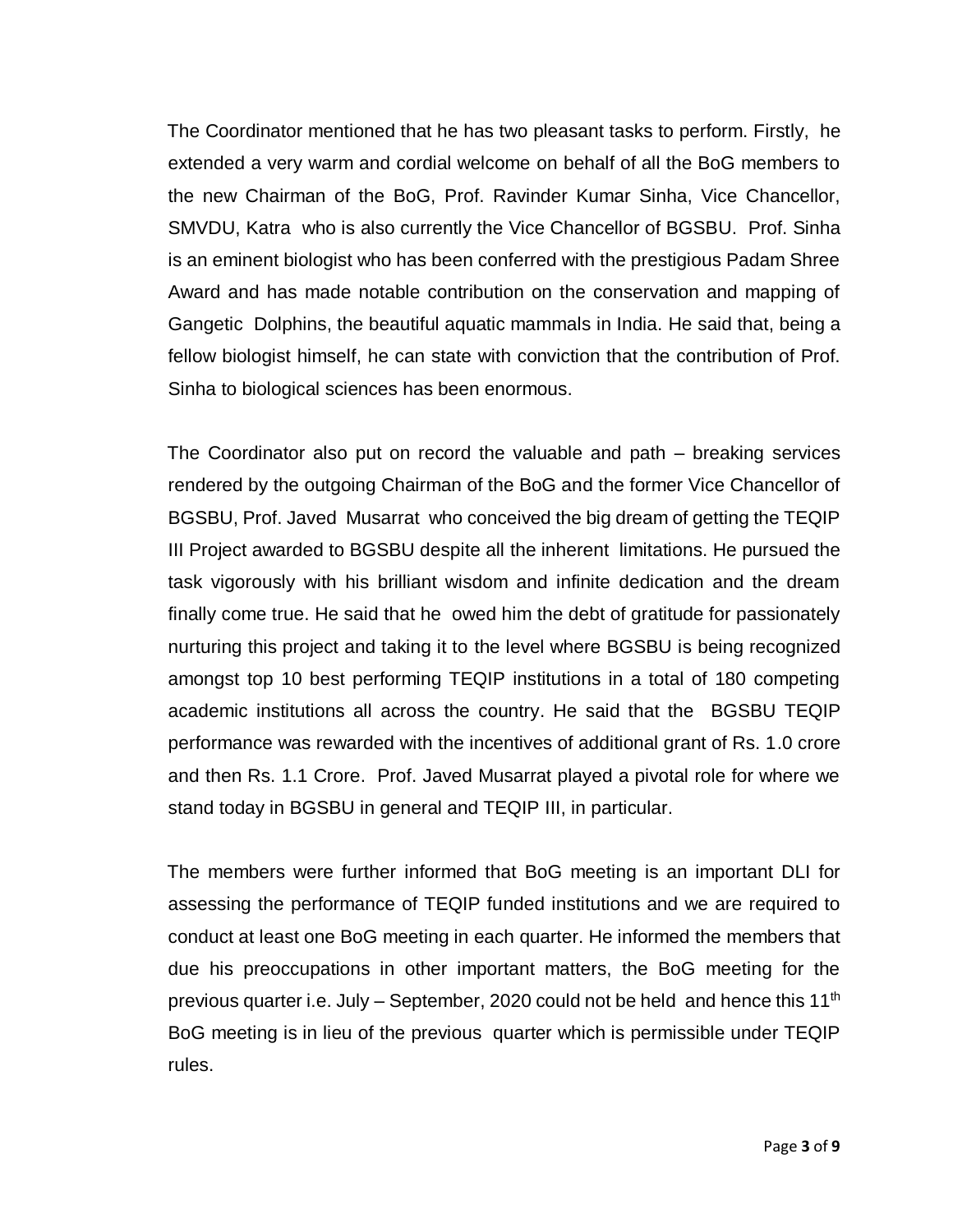The Coordinator, however, assured to hold another meeting shortly for the current quarter, most likely on December 14, 2020 but he will confirm this date as soon as it takes the final shape.

The Coordinator stated that today's meeting is likely to be brief but hopefully, as always, productive. The agenda of the meeting consists of only eight items, mostly routine in nature, but important to report to the BoG. It was informed that a brief background summary has been given for each agenda item to facilitate the members to have a meaningful discussion. The original documents have also been attached as relevant annexures at the end to complement the narrative of the agenda items. He, then sought the permission of the Hon'ble Chairman BoG to take up the individual items of agenda which was granted.

#### Item No.1: Confirmation of the Minutes of the 10<sup>th</sup>Meeting of Board of Governors held **on June 26, 2020**

The Minutes of 10<sup>th</sup>Meeting of Board of Governors held on June 26, 2020 were e-mailed to all the BoG members on November 27, 2020 with the request to send their comments / observation(s), if any, on the recording of the Minutes by November 29, 2020. Since no observations /comments were received, it was proposed that the aforesaid minutes be confirmed.

## *The members unanimously confirmed the minutes of the last meeting of BoG held on June 26, 2020*

#### **Item No.2: Action Taken Report on the suggestions/directives given in the 10thMeeting of Board of Governors held on June 26, 2020**

No specific suggestions / directives were given by the Members in the  $10<sup>th</sup>$ Meeting of Board of Governors held on June 26, 2020 and hence no follow up action was required since no actionable items were there.

#### *The members agreed with the aforesaid observations.*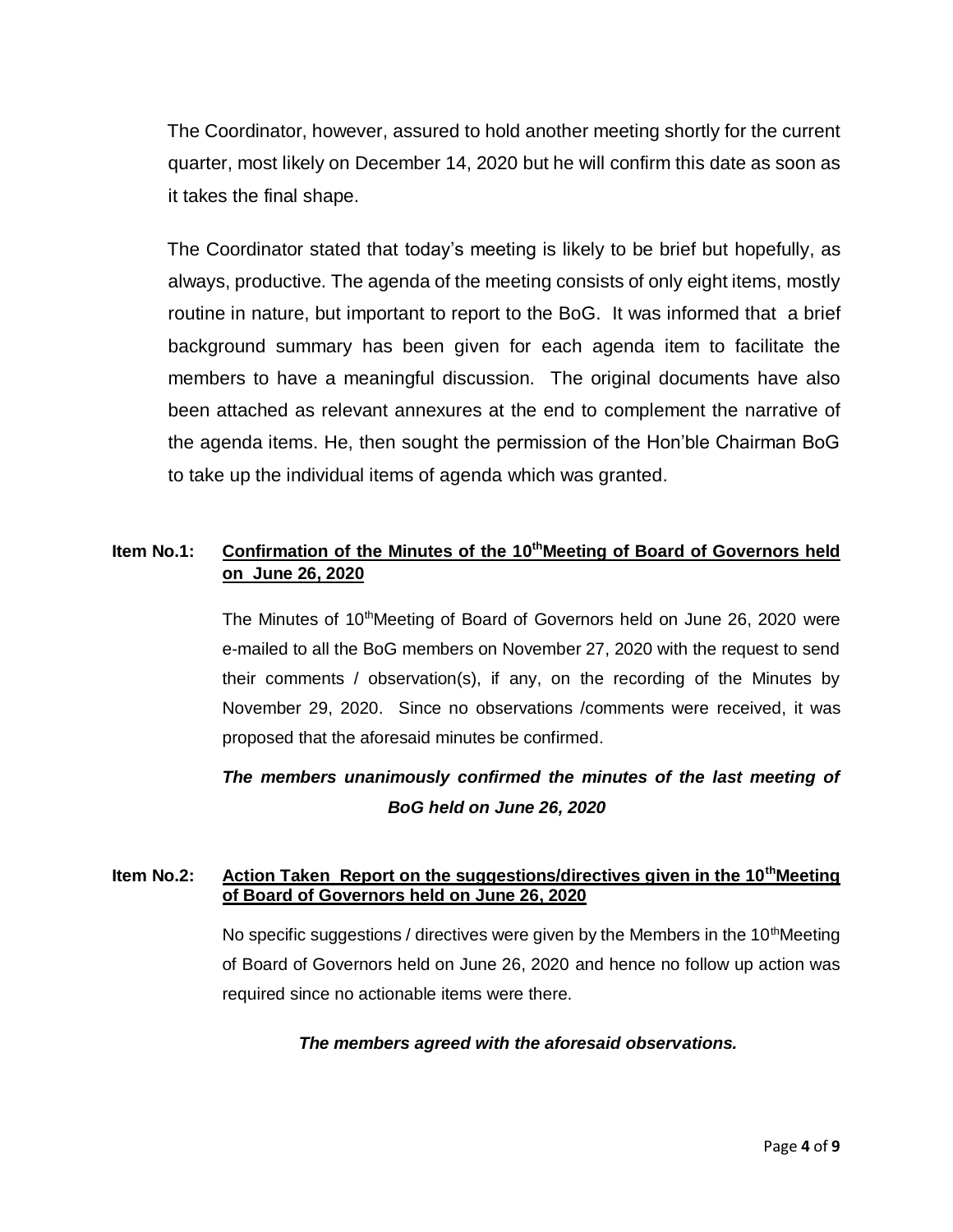#### **Item No.3: To apprise about the extension of TEQIP-III Project**

The members were informed that the TEQIP III project closure date was September 30, 2020. But possibly due to the time loss during Covid-19 lockdown and implementation of new procurement guidelines by the World Bank which considerably delayed the procurement activities in Teqip funded institutions, the Ministry of Finance, Govt. of India, in concurrence with World Bank, has extended the closure date up to March 31, 2021. Simultaneously, the tenure of the Teqip faculties has also been extended. The Coordinator Teqip hoped that this scheme gets further extended into its phase IV since it has really helped tremendously to improve the infrastructural and academic standards of Technical institutions.

 *The members noted the extension in closure date of Teqip III project*

## **Item No.4: To consider and approve the Quarterly Action Plan for the period: October – December, 2020**

The BoG members were informed that NPIU, through an e-mail dated September 11, 2020, directed the TEQIP funded institutions to submit the Action Plan for the quarter Oct. to Dec., 2020 latest by September 18, 2020 so as to get the approval from the MHRD for incurring the expenditure and upload the same in the PFMS portal before the commencement of next quarter.

Hence, as per NPIU guidelines, a quarterly 'Action Plan' based on expenditure in the quarter spanning from *October – December, 2020* under the various heads, such as Procurement, Academics and Incremental Operating Cost in a ratio of 60%, 30% and 10% of the allotted PLA was submitted to NPIU through SPIU for consideration & approval.

### *The members considered and approved the Action Plan for the Quarter: October – December, 2020*

## **Item No.5: To consider and approve the revised proforma for the Performance Appraisal of Assistant Professors (Contractual) under Project TEQIP-III appointed by NPIU**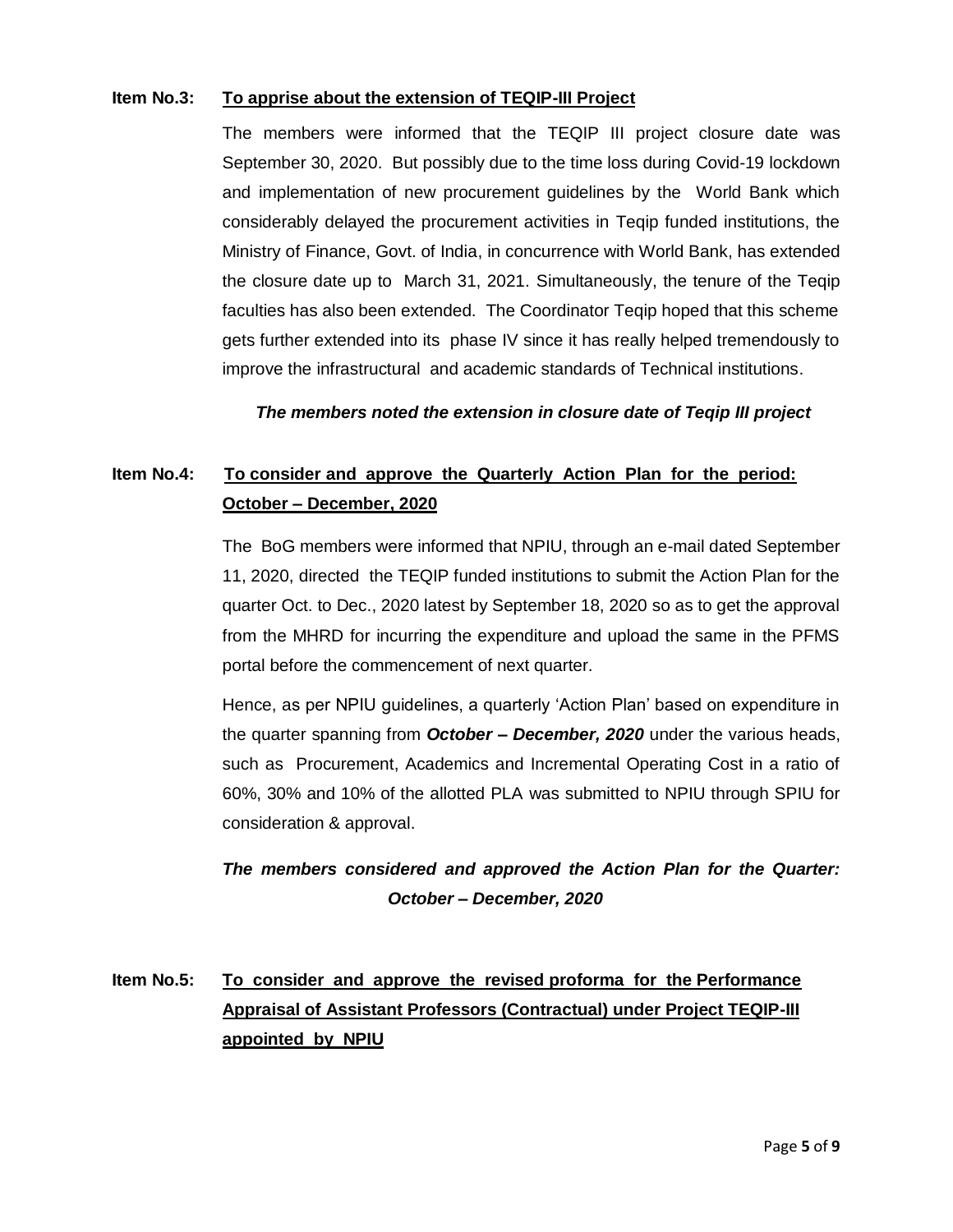The house was informed that the 'Performance Appraisal Proforma' for TEQIP faculty for the grant of increment got delayed due to current Covid pandemic. Hence, it was slightly revised due to the absence of student feedback which was incorporated into other components with the concurrence of SPIU & NPIU. However, the allocation of the marks in each 'Head' has been kept the same as given in the original NPIU proforma. In order to speed up the process, only such information has been retained as could be easily provided by the TEQIP faculty to expedite the process of assessment. This is the best that could be done since obtaining students' feedback, which otherwise would have been ideal, may not be feasible given the poor connectivity and often the lack of response from the students.

The TEQIP faculty has been intimated repeatedly to expedite the submission of the duly filled in Performance Appraisal Proforma to enable the Screening Committee to evaluate their performance for the award of increment. However, the response from them is still awaited which is inordinately delaying the evaluation process..

## *The members approved the revised Proforma for the Performance Appraisal of Assistant Professors (Contractual) under Project TEQIP-III appointed by NPIU*

#### **Item No.6: To report the conduction of Induction Programme for B.Tech. Ist. Year Students**

The Coordinator, TEQIP III informed the members that for the last three years, "Induction Workshop for of SoET" was being organized for Ist. Year Students of B.Tech. by the concerned institutions. The program was very successful and included interaction with external experts and the internal faculty members, visit to various Departments & infrastructural facilities including local sightseeing. It is extremely gratifying to note that 100% attendance was achieved in Induction programs conducted under the overall supervision of a faculty designated as Nodal Officer along with his team of other faculty members called Programme Mentors.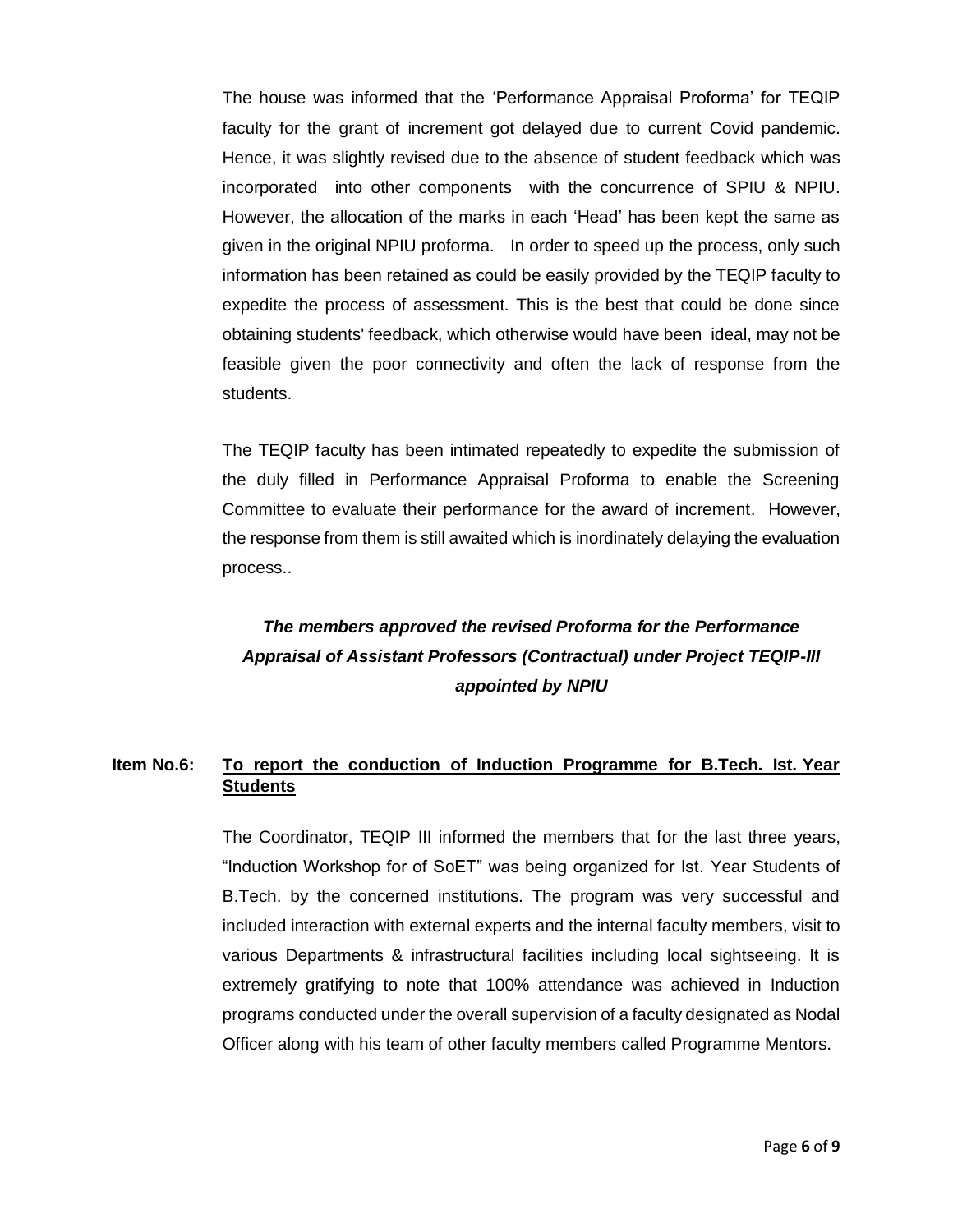However, due to the prevalence of Covid-19 pandemic this year, no student was present in the campus. Hence, as an alternative, a three-week online mandatory Induction Program for students was organized by AICTE for all the newly admitted engineering students which had 8 modules on different aspects. The purpose of Induction Program is to make the students feel comfortable in their new environment and get acquainted with work ethos and acquire proficiency in languages and basic courses.

## *The members noted and appreciated the conduction of Induction Programme for B.Tech. Ist. Year Students of 2020 Batch by AICTE and observed that it would greatly help the engineering students to develop ethos of moral values and work culture.*

#### **Item No.7: To present the Statutory & Financial Audit Reports for the Year 2019-20**

The members were apprised that the Statutory and Financial Audit of BGSB University as 1.1 TEQIP Institution was carried out, as mandatory exercise, by M/s Mahesh Solanki & Co. (Chartered Accountants), Indore (M.P.) on October 27, 2020 under the direction of SPIU as per NPIU/MHRD guidelines. The auditors expressed their satisfaction over the meticulous record keeping at BGSB University and in its summary opinion stated the following:

*"ln our opinion and to the best of our information and explanations given to us, the aforesaid special purpose Project Financial Statements of Baba Ghulam Shah Badshah University (BGSBU) for the year ended 31st March 2020 are prepared, in all material respects, in accordance with Financial Management Manual issued by Government of India, Dept. of Higher Education (Ministry of Human Resource Development). The Financial Statements give a true and fair view of the financial position of the Project as at March 31, 2020, lncome and Expenditure Statement and Receipt and Payment Statement of the Project for the year ended on March 31, 2020 in conformity with the accounting principles generally accepted in India".* 

The members congratulated the Coordinator Teqip and his entire team for carrying out the financial transactions so meticulously.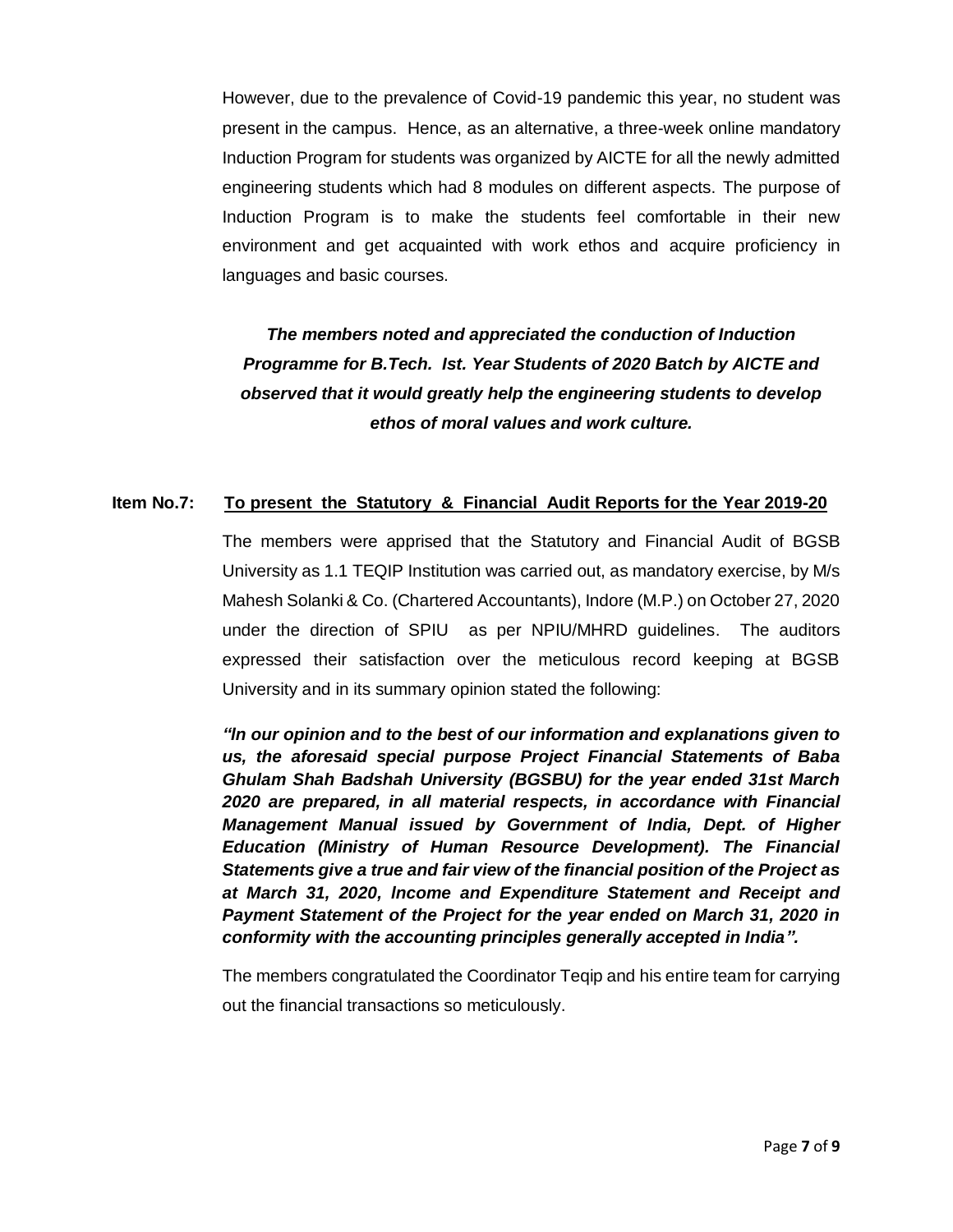*The members noted and approved the Financial Audit Reports for the Year 2019-20 and put on record their appreciation for the meticulous exercise done by the entire Teqip team under the mentorship of Teqip Coordinator*

#### **Item No.8: To consider the requests of Mr. M. Basit Magrey and Mr. Manjeet Kumar for enhancement of their monthly emoluments**

The Coodinator Teqip placed before the members the applications of Mr. M. Basit Magrey, Assistant (Admin) and Mr. Manjeet Kumar, Account Assistant, TEQIP-III Cell wherein they have requested to increase in their monthly emoluments at par with those being paid to his similarly situated counterpart in terms of nature of work in the TEQIP Cell at IUST, Awantipora (J & K). The Coordinator informed the members that initially the TEQIP CELL had three personnel but one of them got permanent job and resigned. Hence, of late, both the above persons are shouldering the entire responsibility due to vacant position of Head Assistant in the TEQIP Cell. Both Mr. Basit and Manjeet are currently being paid the fixed stipend of Rs. 25,000/ pm whereas their counterparts, even though not exactly comparable in terms of designation, are being paid in a range of Rs. 25,000 – 40,000/pm.

On the recommendation of the Coordinator Teqip, the members agreed to enhance their monthly emoluments @ Rs 5,000/pm to each hence to be paid now @ Rs. 30,000/pm with immediate effect.

*The members, on the recommendation of Teqip Coordinator, considered the requests of Mr. M. Basit Magrey and Mr. Manjeet Kumar and agreed to enhance their monthly emoluments @ Rs. 30,000/ pm to be paid to each of them with immediate effect.*

#### **ANY OTHER ITEM**

The following issues were discussed under this item with the permission of the Chairman, BoG.

**1. Inclusion of more academic issues relating to School of Engineering and Technology, BGSBU in the agenda of the BoG, SoET.**